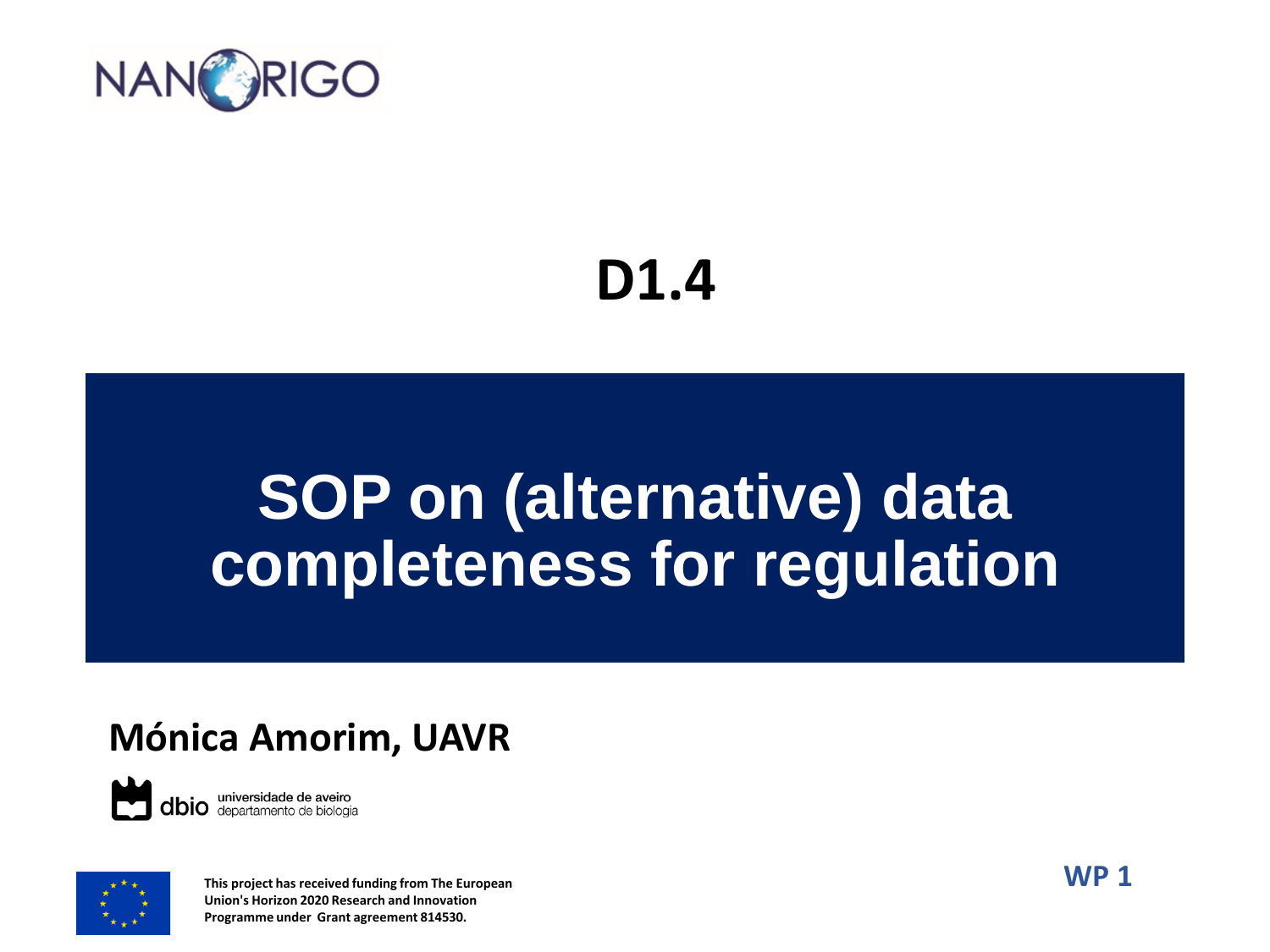

### **INTRODUCTION**

- D1.4. outlines aspects to be considered for the criteria and strategy for alternative test data inclusion (omics, modelling, read/across, grouping).
- two major aspects of the use of alternative data for the environment were included:

**1.** current state of the art regarding **ALTERNATIVE TEST DATA**, by reviewing literature and scoping the main aspects, including 2 main alternative data: **A - omics, molecular**; **B** - **read across, grouping, modelling**.

**2. APPROACHES AND RECOMMENDATIONS for alternative test data inclusion towards regulation**. A list of criteria for alternative (modelling, read/across, grouping) data and pilot data sets for verification of tools elaborated by WP2 and WP3.

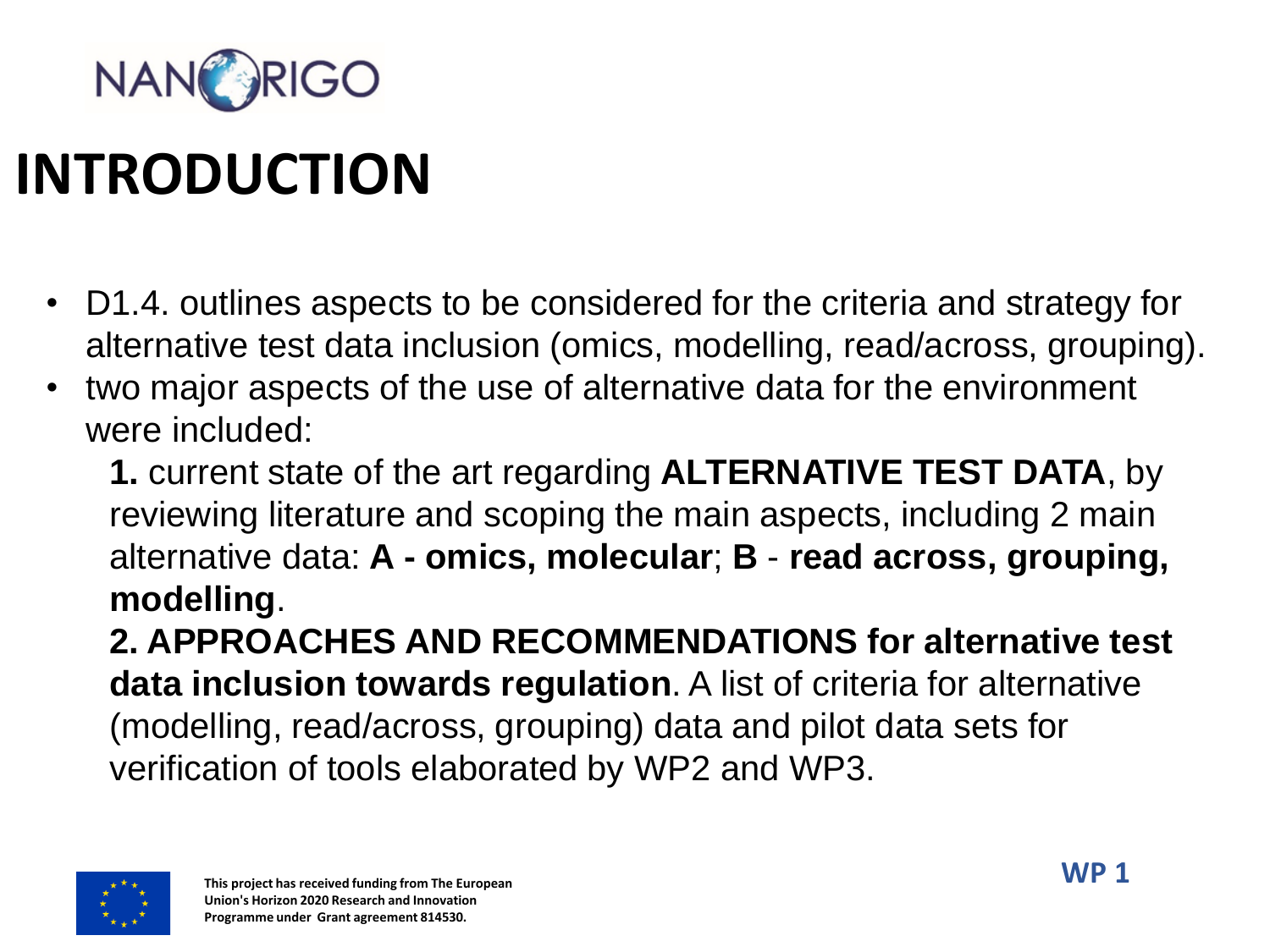

# **1. ALTERNATIVE TEST DATA**

**A – omics, molecular**

TESTS:

1) Standard tests (OECD/ISO),



2) Standard tests (OECD/ISO) extensions: time course or prolonged exposures and/or multigenerational, and

3) Alternative tests, beyond current OECD/ISO: omics, biomarkers, in vitro, in silico and modelling.

- One of the frameworks' needs [besides data], are fit-for-purpose tools to assess the hazards, and hence the role of standardized tools is a key asset to have consolidated and harmonised between countries.
- there is strong support from regulatory bodies for the development of New Approach Methodologies (NAMs) to establish "Alternative Tests" both in EU, USA, Canada, Australia, Japan, South Korea.

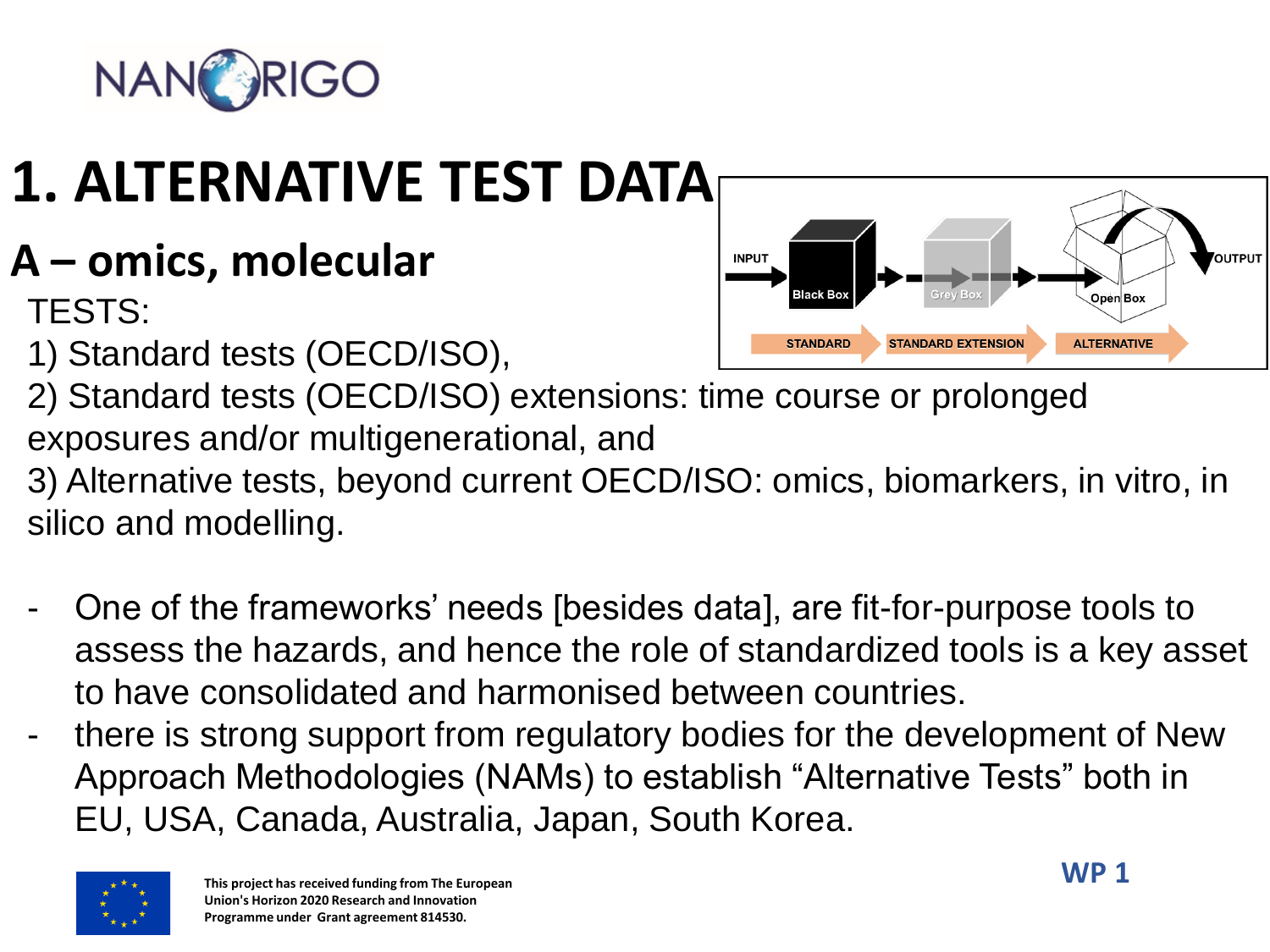

#### **A – omics, molecular**

- Large % of data comes from alternative tests;
- Considerable development for a) additional endpoints,
- enchytraeids ume po Zn Cu LUFA soils b) additional time points, and c) extended exposure period.
- The importance and added-value of alternative methods ativa matl rtancı Allia - An multiple control of the second control of the second control of the second control of the second control of the second control of the second control of the second control of the second control of the second control of the Other metal based: is particularly recognized for NMs, that are entering the CeO2, SiO2, WCCo, charcoal, spiders, snails, market at a speed never seen before for any class of Se la spee microcrystalline cellulose, Nanoformulations chemicals, which would benefit from the predictive and **nanelir** read-across potential of NAMs - New Approach  $NINMA$ Methodologies, also for a safer-by-design production of **Additional time points** materials. **EXTENDED**





**This project has received funding from The European Union's Horizon 2020 Research and Innovation Programme under Grant agreement 814530.**



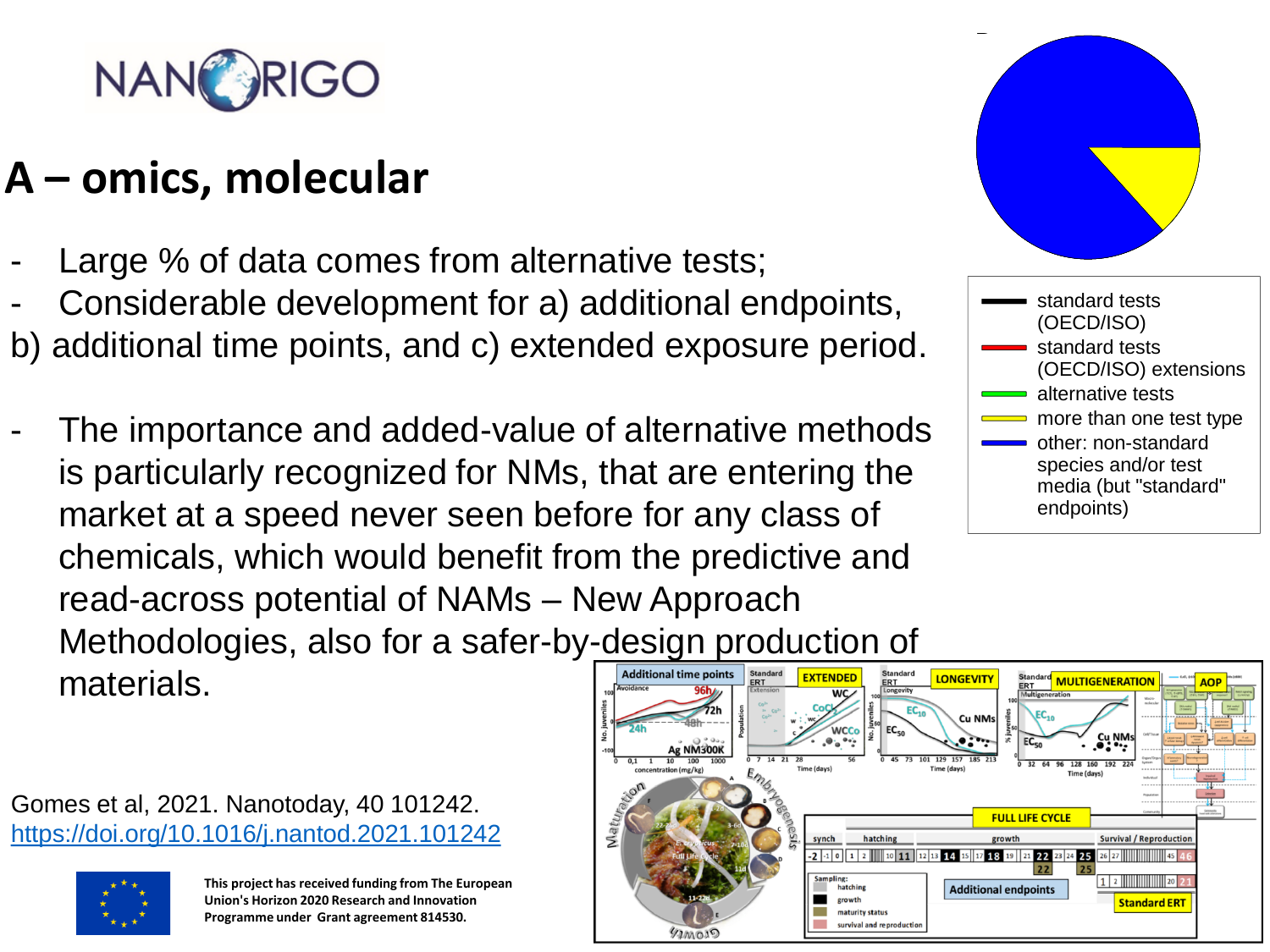

#### **B- read across, grouping, modelling**

- European Chemicals Agency (ECHA): grouping and read-across approaches can be applied to reduce the number of tests required for the risk assessment of ENMs (ECHA 2017).
- Grouping regarding ecotoxicity is still in its infancy compared to human toxicity - NANORIGO D1.4 explored this aspect.
- Based on the available information potential groups were defined: 1<sup>st</sup> materials properties; 2<sup>nd</sup>: ecotoxicity.
- grouping of materials do not group similarly in terms of ecotoxicity, few exceptions, e.g. ZnO.
- some properties can improve the match, e.g. from QSARs (Quantitative Structure-Activity Relationships), e.g. molecular polarizability, accessible surface area and metal-ion leaching.

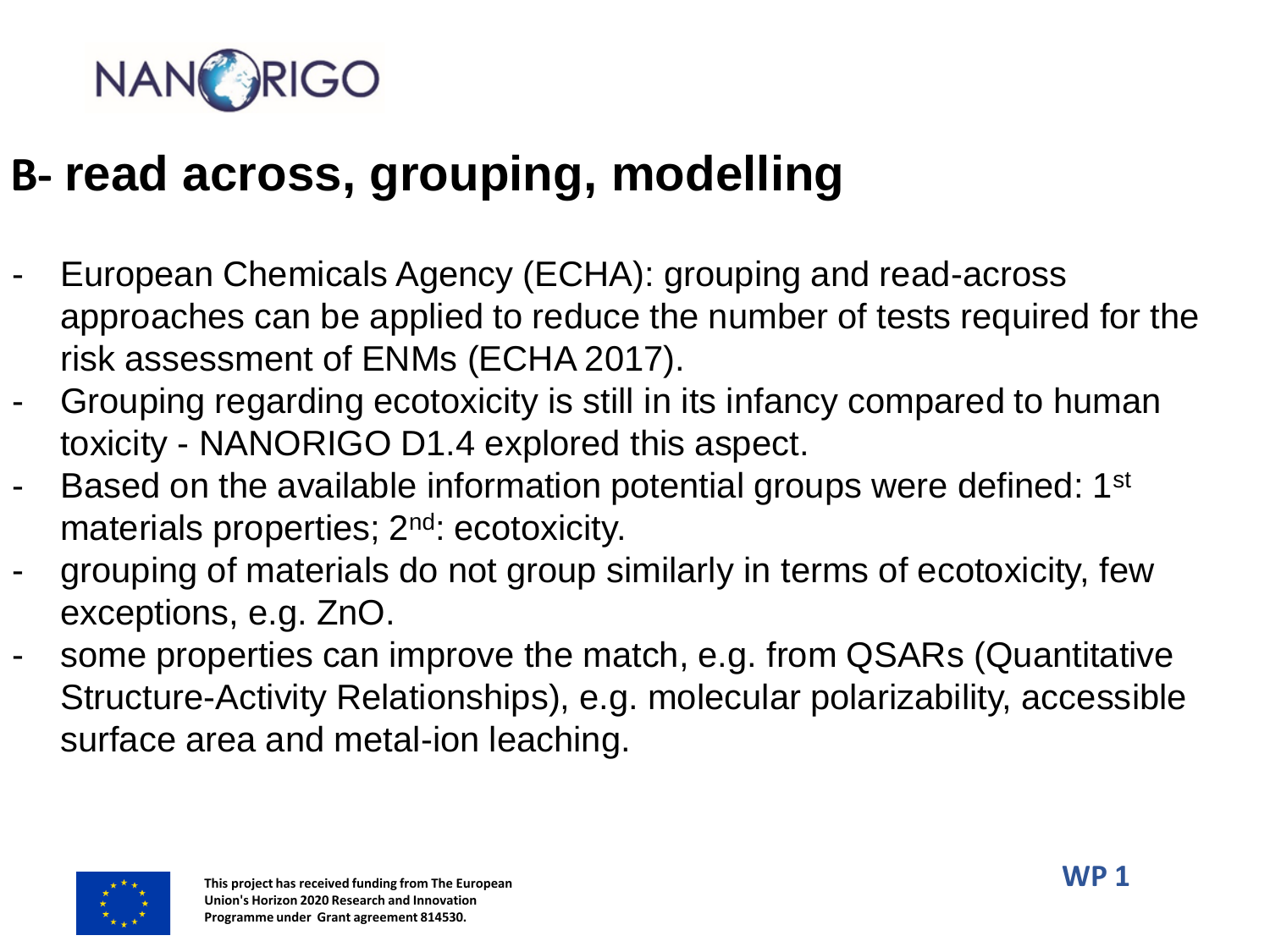

## **2. APPROACHES AND RECOMMENDATIONS**

- **DATA:** high quality availability and coverage of diverse NM; regulatory fit-forpurpose; Open data and transparency; solutions for data repositories.
- **TEST DESIGNS:** harmonization for read-across; adopt maturely developed alternative tests;
- **TEST MATERIALS:** periodic table and atomistic modelling; referential type (benchmark), e.g. JRC NMs repository, to generate comparable data; Libraries of NMs, designed for modelling; Specific NMs, designed for functionality;
- **TEST LEVEL:** inclusion of standard, standard extension alternative. Databases should be open to integrate novel data endpoints, and future materials; need for criteria for data quality and completeness of NAMs.
- **DOSE-RESPONSE PARADIGM**: non-monotonic responses of NMs; test dose-response design, beyond "realistic" doses;